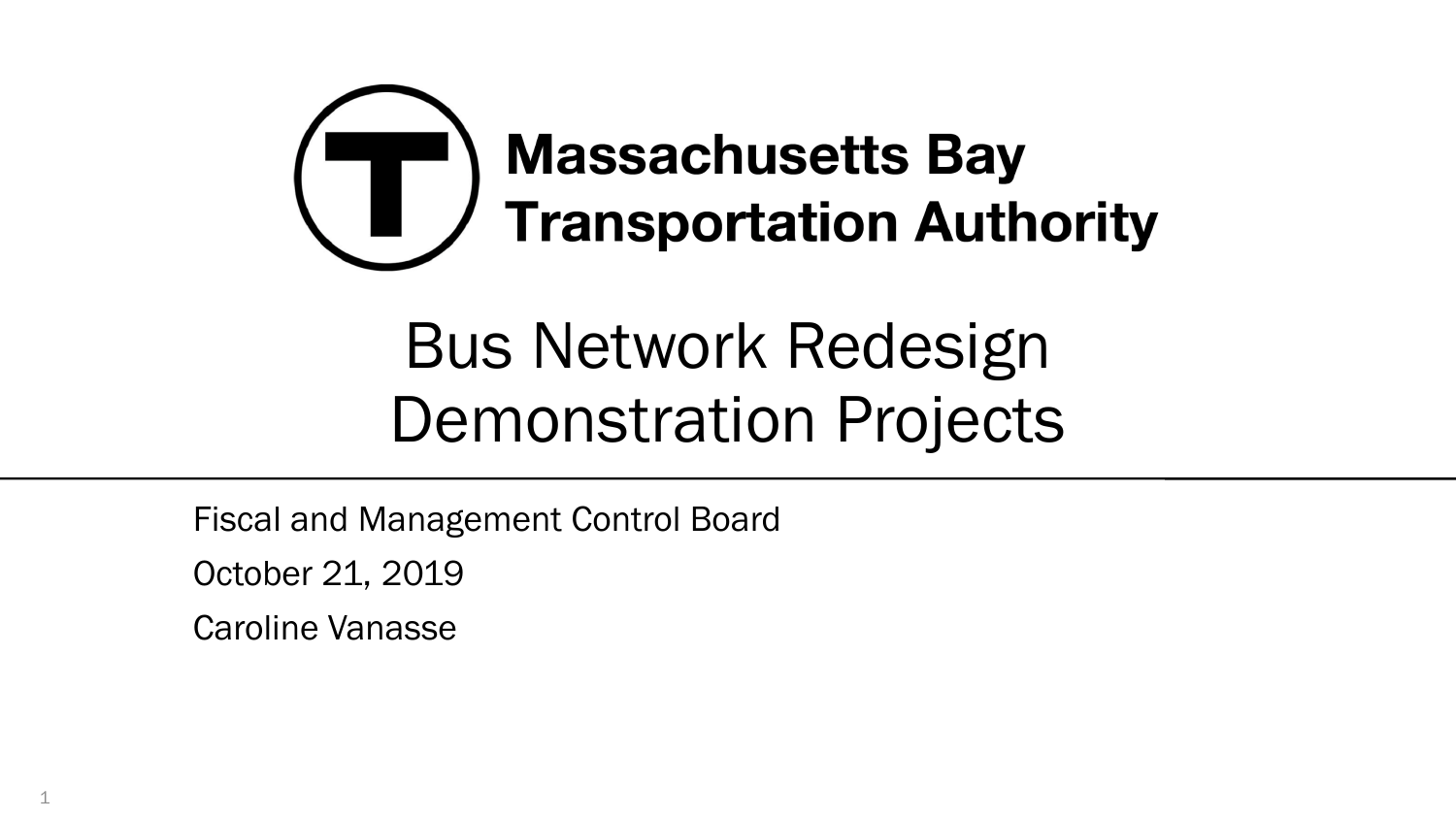#### Bus Network Redesign Demonstration Projects

The FMCB asked the project team to identify Demonstration Projects by end of 2019.

#### Demonstration Projects will help test:

- Network-level metrics: What does competitive service look like?
- Service design principles: What are the building blocks of the network redesign?
- Implementation logistics: How do we market and implement new services?
- Scalability: Based on the projects, how will we scale these up to the network level?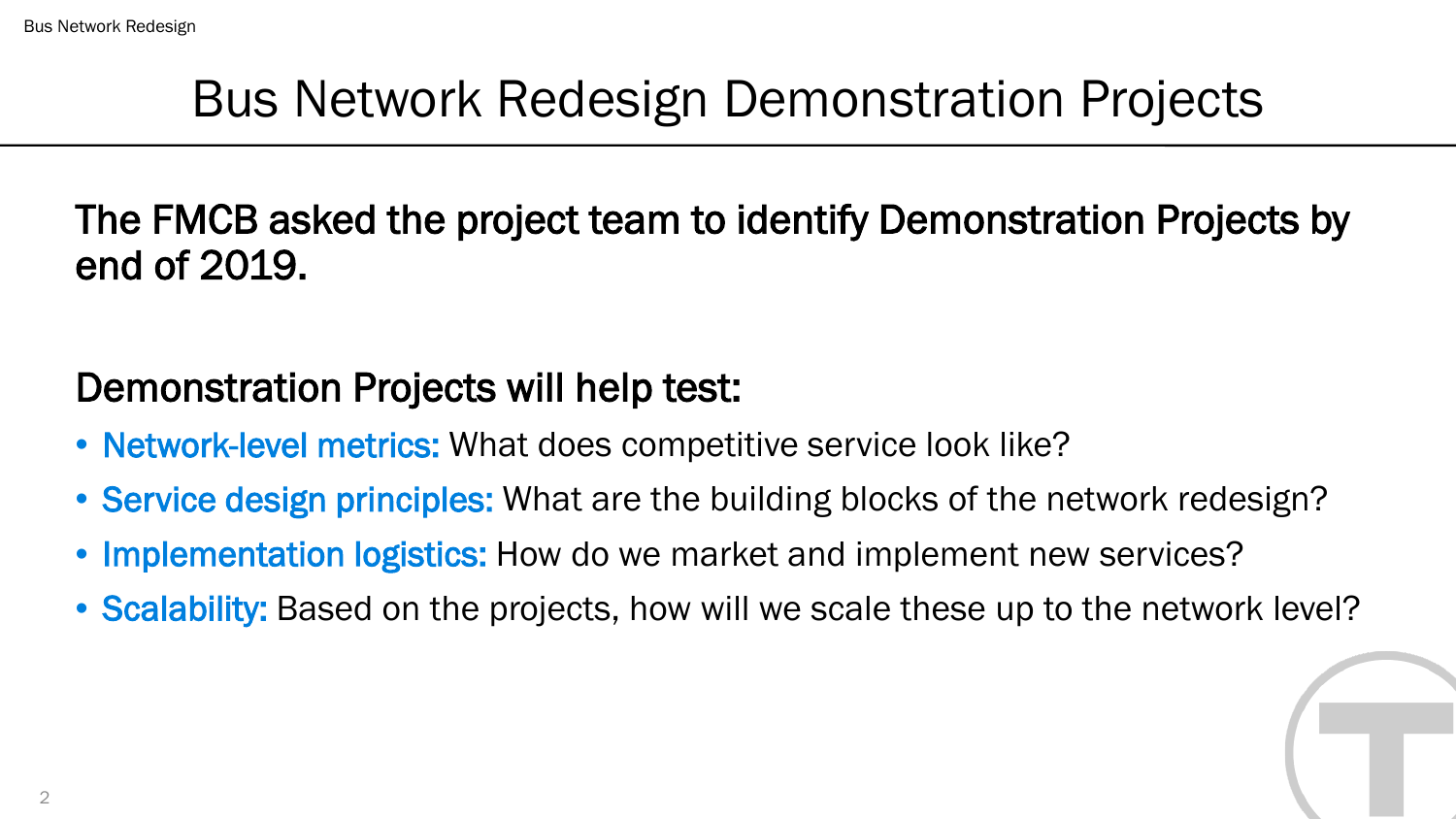# Demonstration Project Timeline

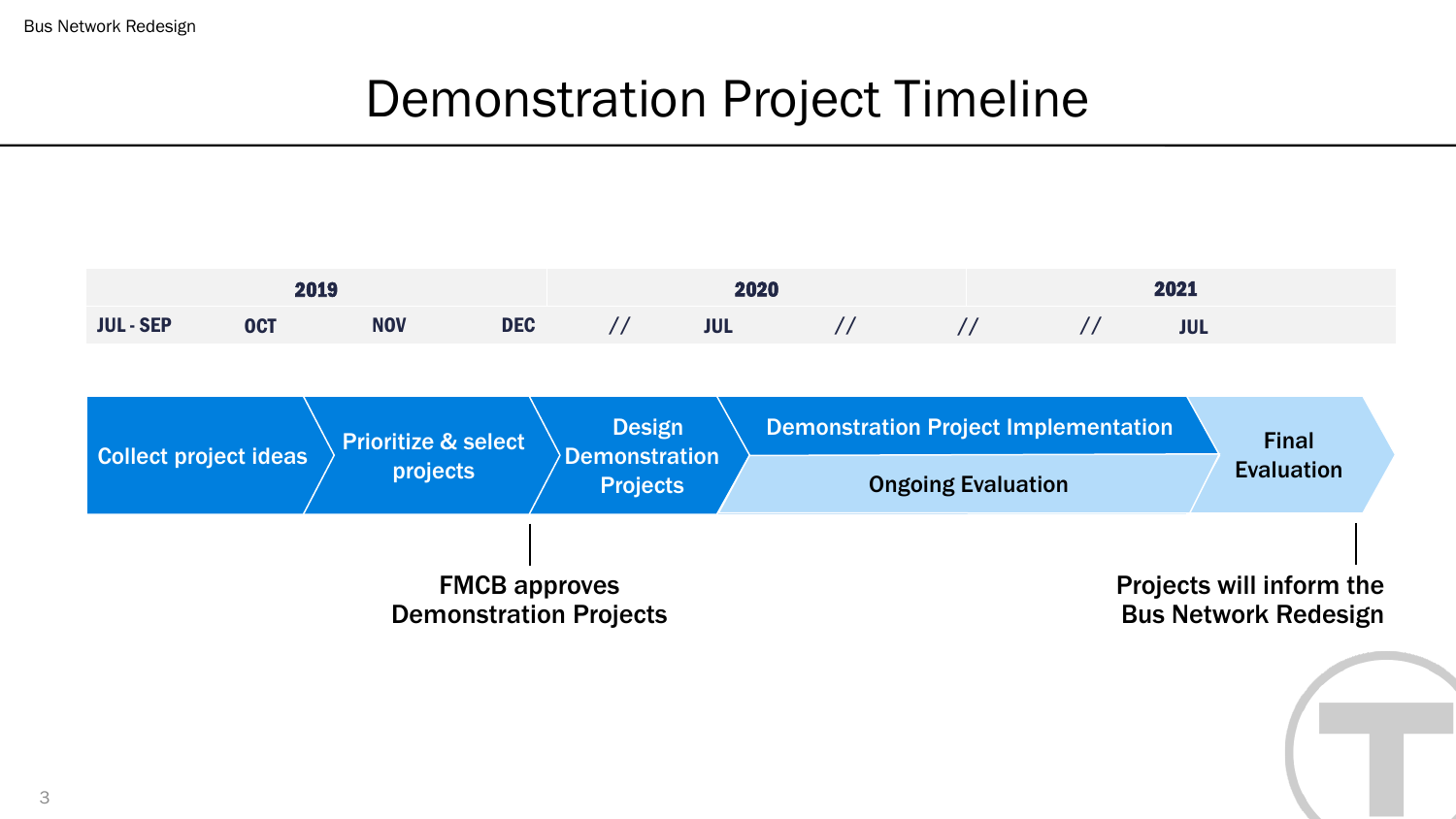## Envisioning the Network We Want

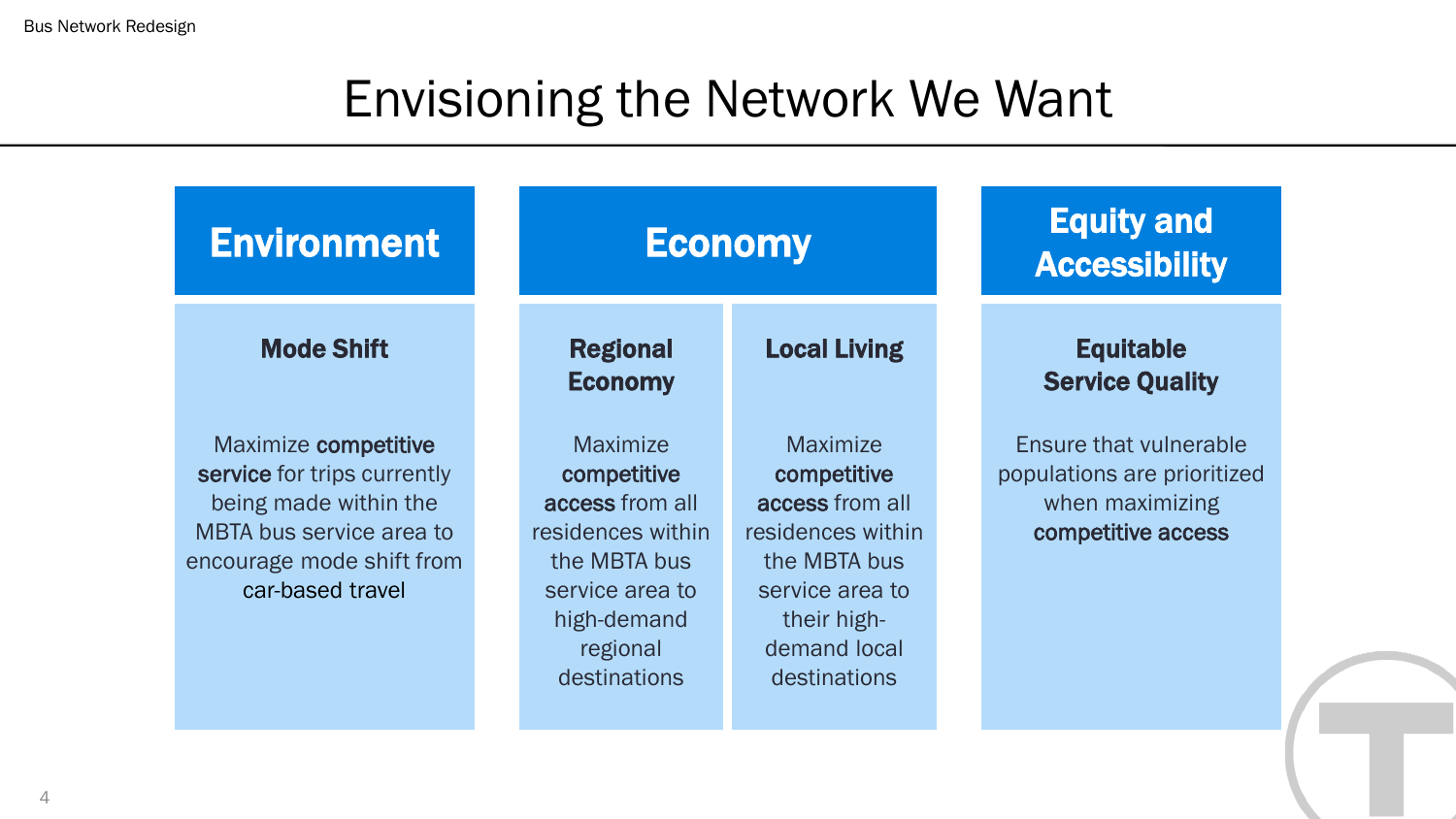# Translating Goals and Metrics into Lines on a Map

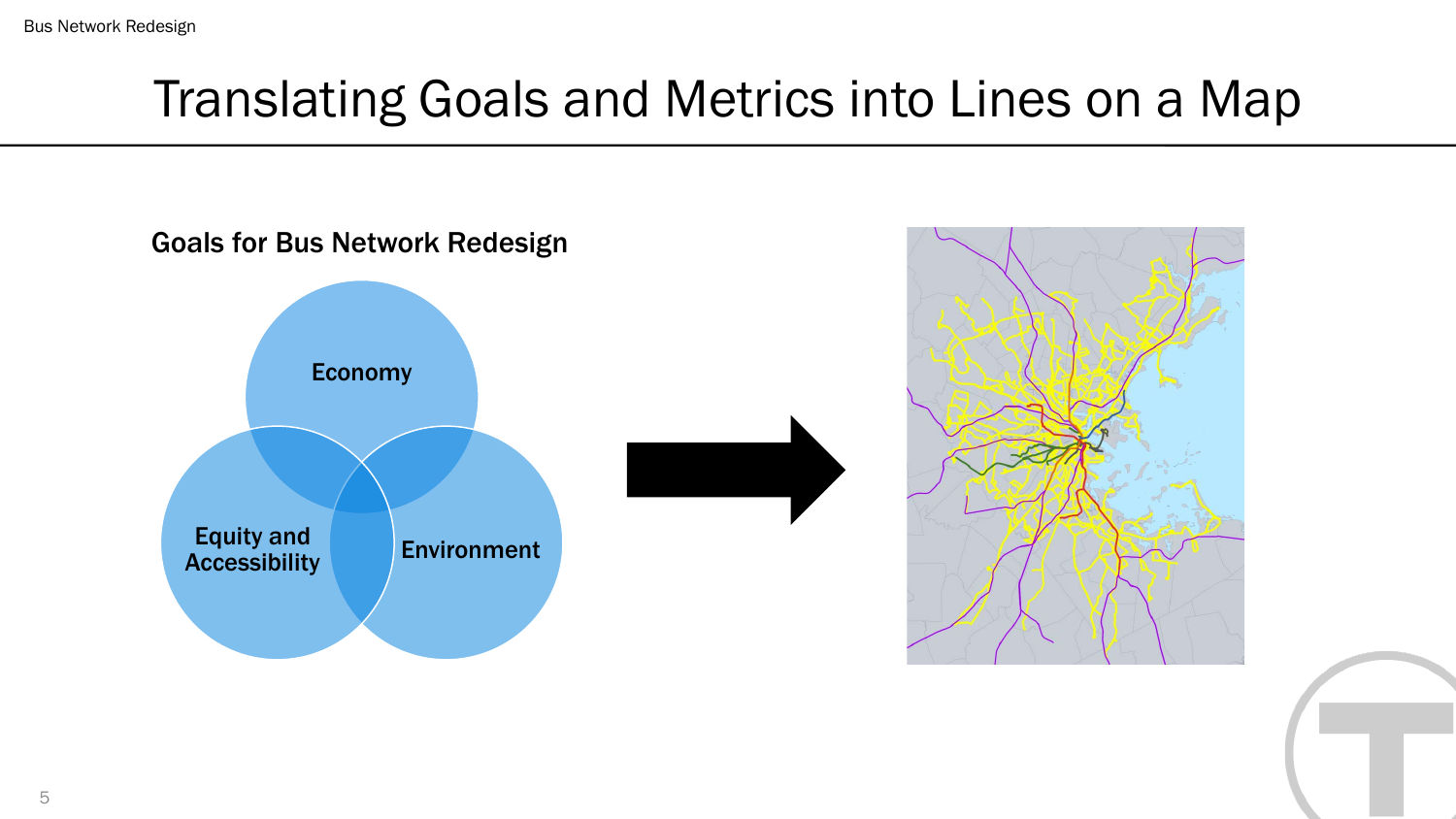## Demonstrating the Network We Want

- Test design strategies that cover a range of concepts
	- New service to a high-demand destination
	- Better service for Environmental Justice communities
	- Explore the relationship of bus to rail
	- Simplify an *existing* route
	- All-day frequency on an *existing* route
- *Transit priority improvements will be considered for all strategies*



*Network-level metrics Service design principles Implementation logistics Scalability*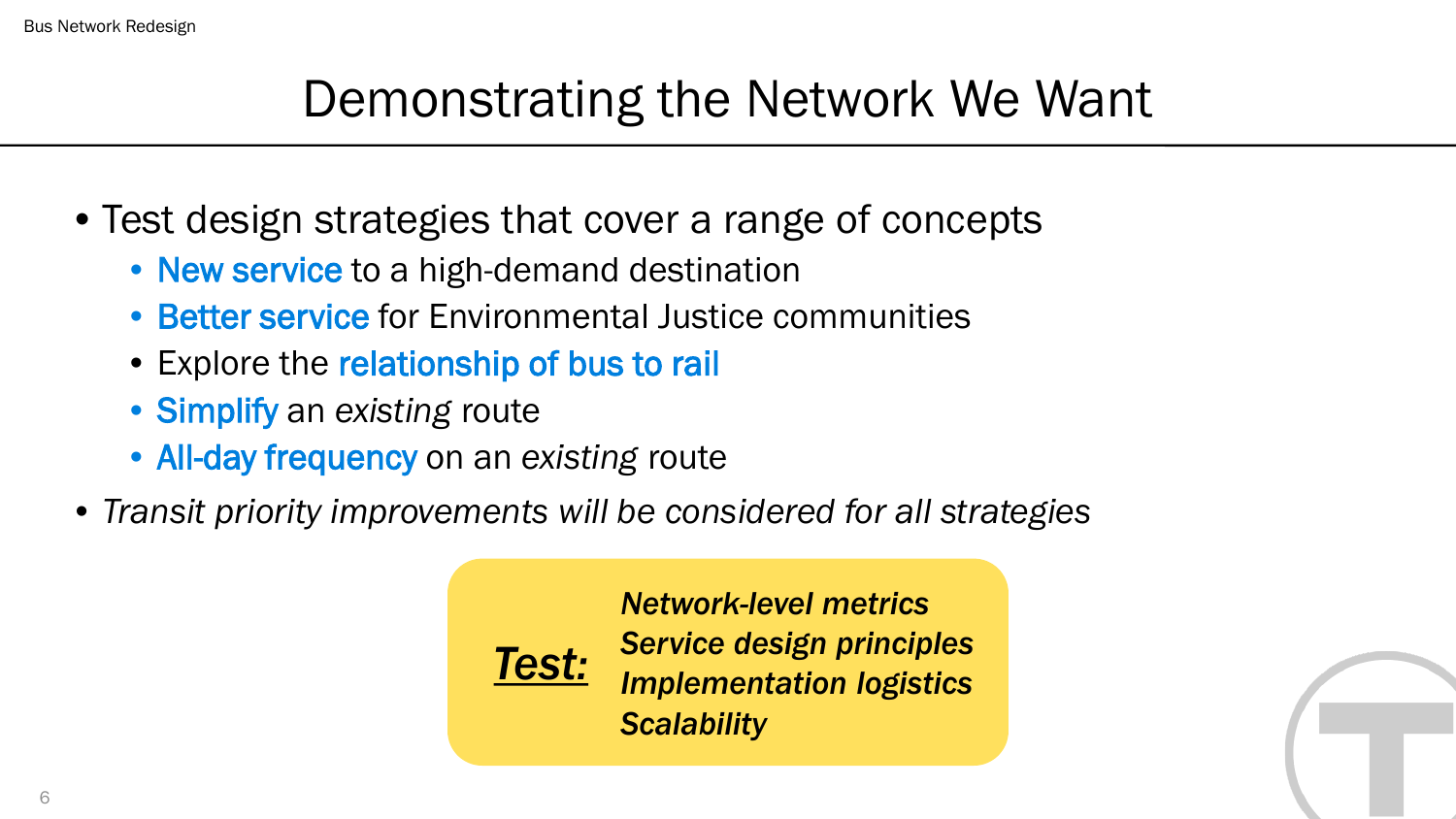Bus Network Redesign

## Sources of Demonstration Project Ideas

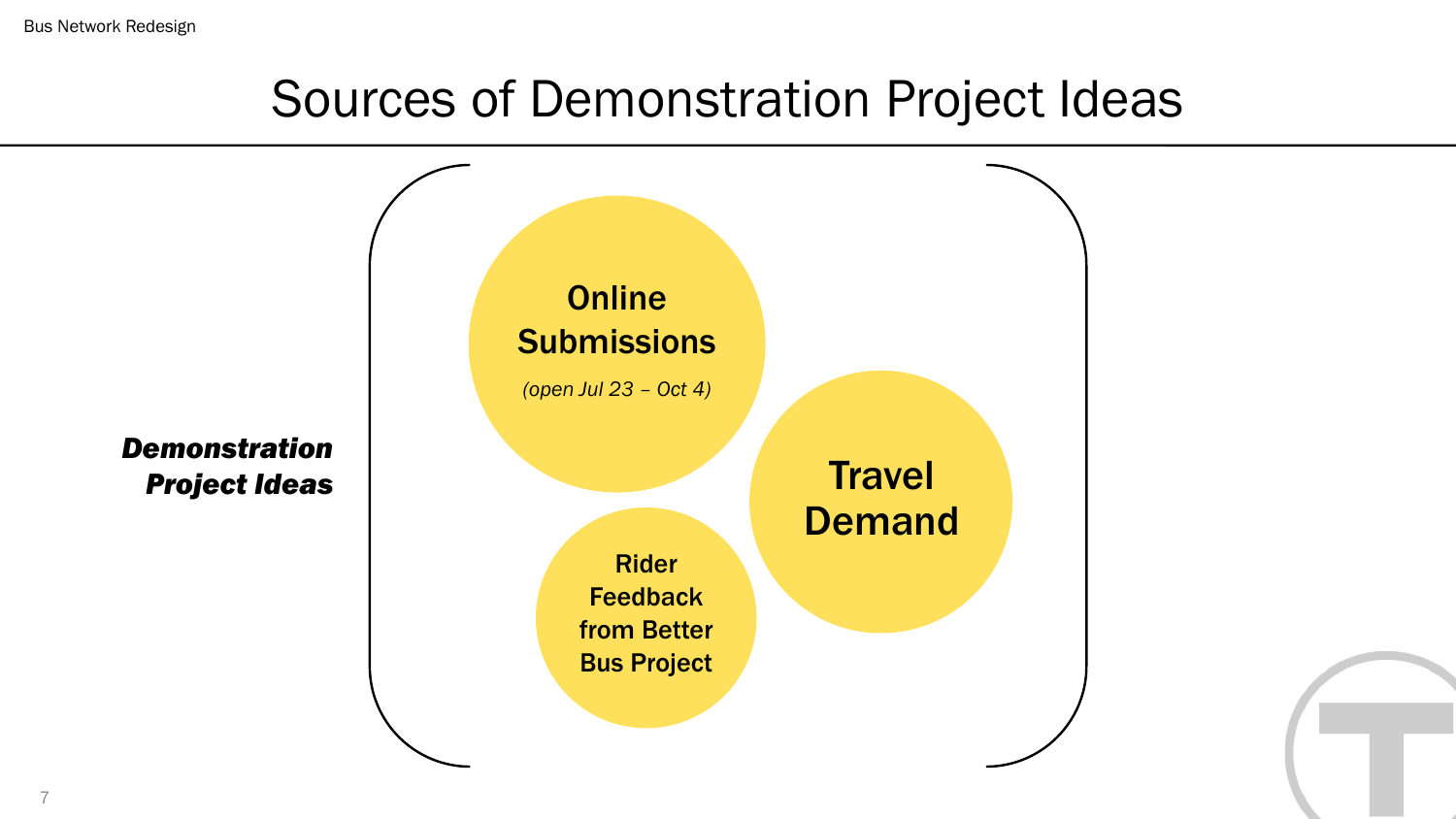## What We Heard from the Public



*Note: Multiple elements could be selected.* 

*Other elements not included in this chart were comfort; transfers; network simplicity; communications; ADA improvements; and first/last mile connections*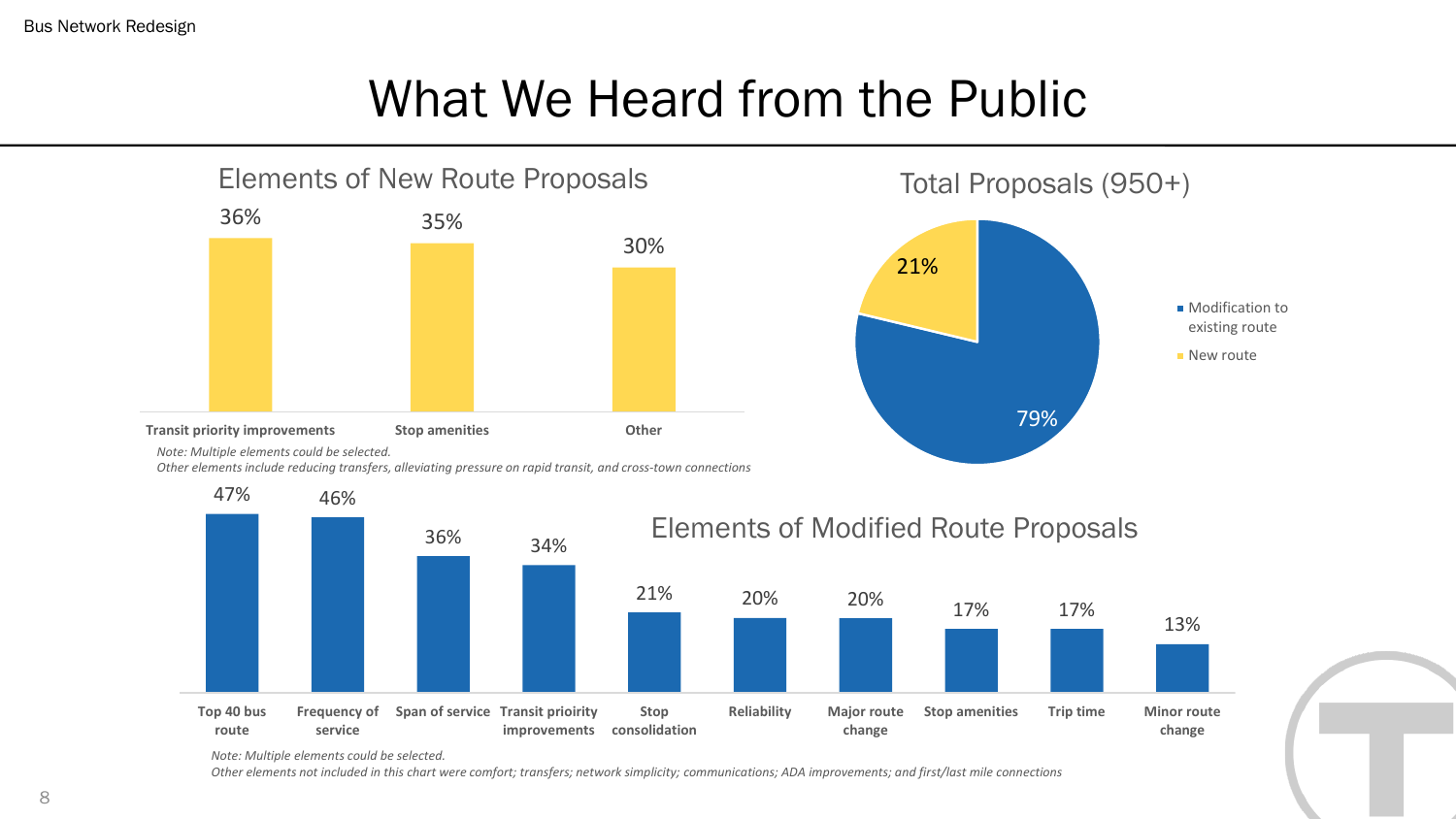#### Demonstration Project Selection Criteria